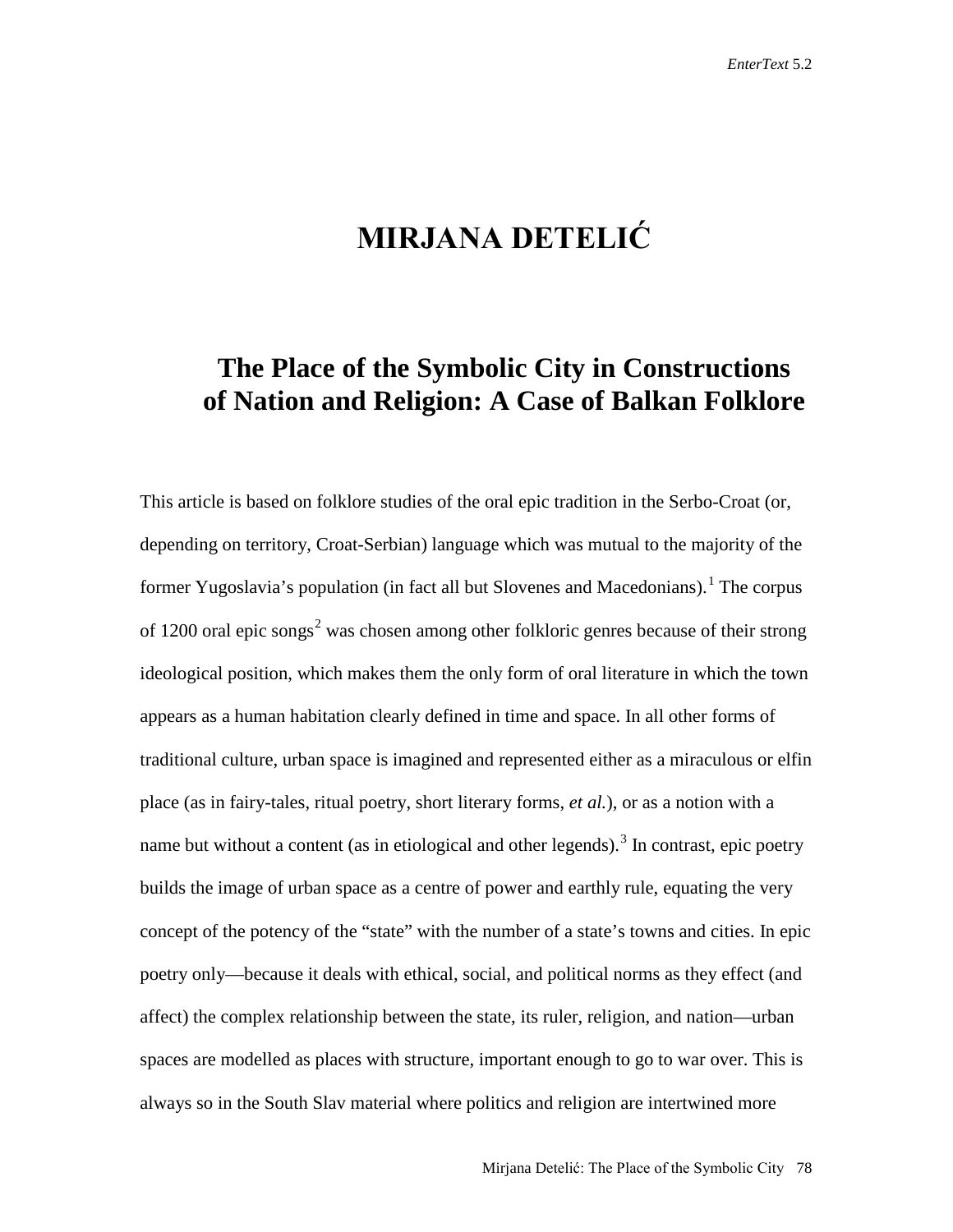than they should be, causing and caused by permanent Christian-Muslim clashes and truces. As recent war experience in the Balkans shows, the latter sense of the term "town" in particular persists, giving rise to circumstances of the greatest risk for the survival of culture—traditional or otherwise.

The arrival of Ottoman Turks in the Balkans by the end of the XVth century was an event of the greatest consequences for the people it affected. First, it cut them off from the European history of which they had originally been a part. The fall of Constantinople (1453), Smederevo in Serbia (1459), Jajce in Bosnia (1463), and Bihać in Croatia (1592) moved the borders between Europe and the Orient far to the west. The border zone, which extended from Pecs in Hungary to Zadar and Šibenik on the Dalmatian coast, was a huge battlefield, a zone of permanent clashes that even bore an apt name: the Military Frontier (Vojna Krajina). Whatever was left east of that frontier had to submit to the prevailing oriental influence. All the cultural exchanges in progress had to be aborted, redefined and eventually either rejected or redirected. The concept of the city was to survive with the burden of many changes.

Under the influence of Byzantium, the successor of towns and fortifications along the Roman (Danubian) Limes, the medieval Christian states on the territory of the former Yugoslavia built their own network of towns with fortresses for their protection. They differ in no way from the typical European standard of the time. Pre-Ottoman cities in the Balkans were classical urbs-plus-suburbium structures: on top of a hill stood the fortified town with simple settings (barracks, church, palace, and place for food and water storage); below it there were market-places, craftsmen's shops, and dwellings, out of which sooner or later would develop a completely new settlement, usually with its own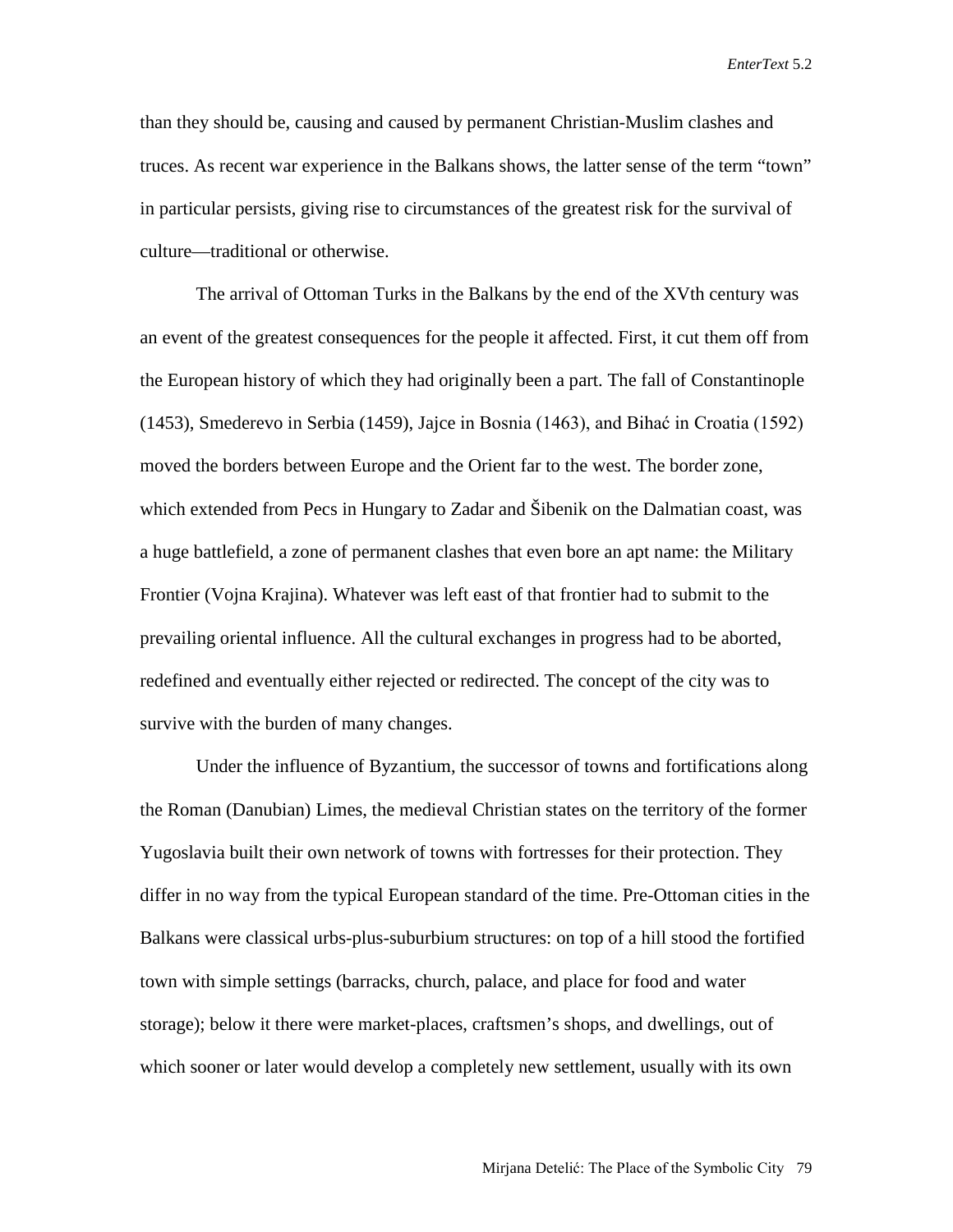protective walls. The term for such a place in all parts of the Balkans was the Hungarian word *varos*, and in Slav languages particularly—*podgradje* (literally: suburbium).



Zvečan in Serbia (Kosovo) Užice in Serbia XIV c. XII c. Doboj in Bosnia XIII c.

Naturally, visualisation of those urban spaces did not differ much from the way monastic complexes were depicted during the period, because they shared the same symbolic features of great simplicity: a circle of protective walls, and the dome of a church with the cross on top of it.



Studenica monastery, Serbia (Kosovo), XIII c.

Serbian royal monastery Hilandar, Mount Athos (Greece), XII c.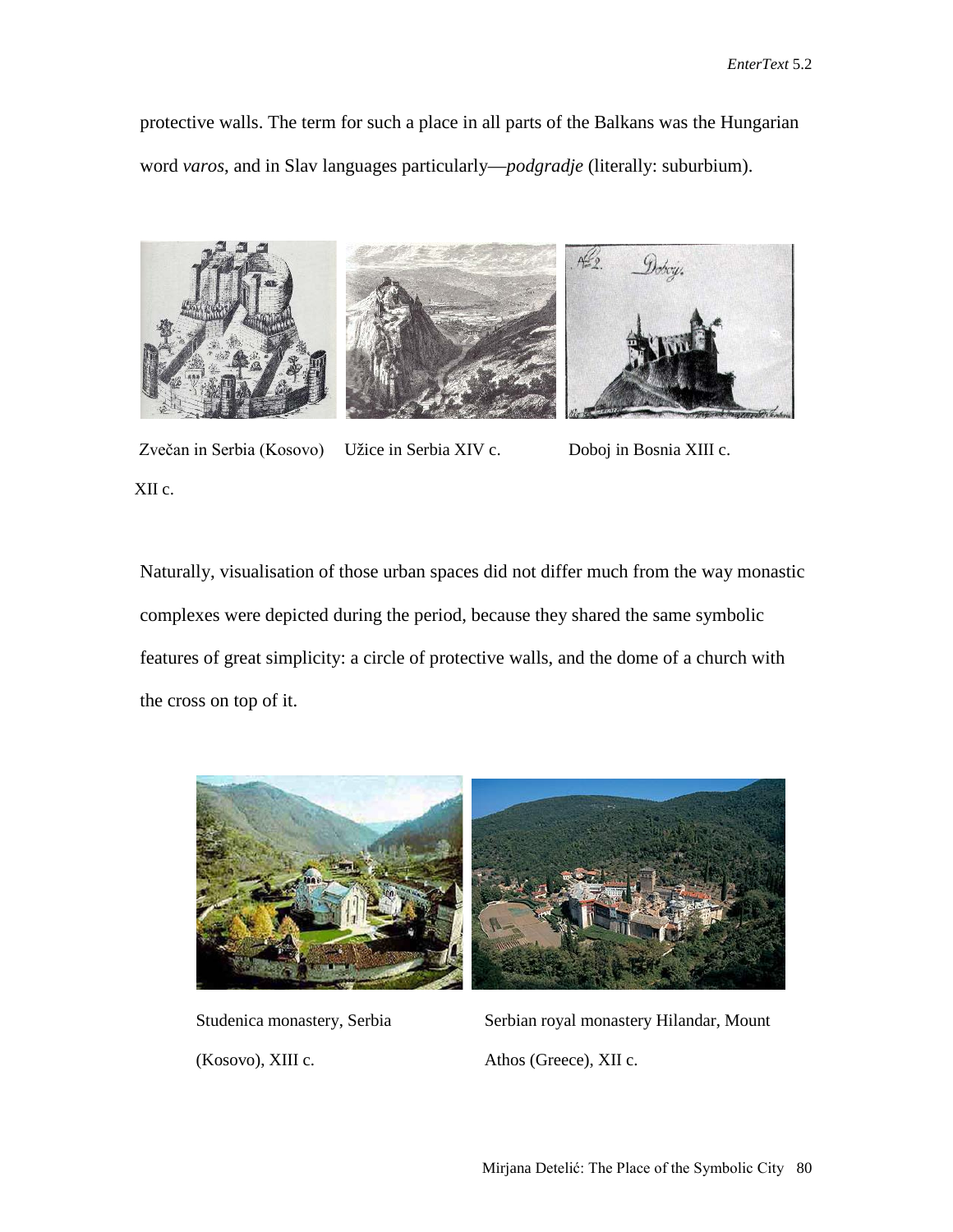|                       |                        | Hierusalem<br>celeths |
|-----------------------|------------------------|-----------------------|
| St Blasius, Dubrovnik | St Gemigniano (Italy), | Celestial Jerusalem   |
| (Croatia), XVII c.    | XIV c.                 | (Germany), XII c.     |

In a way, it was a universal icon of the later Middle Ages in Europe.

In oral epic poetry, which is—by definition—singing in praise of heroic ancestors, all pre-Ottoman towns and cities are strongly connected with the names of their holders, often in contradiction of historical facts.<sup>[4](#page-11-0)</sup> More important still, they are used as a poetical tool for symbolizing the moral value of the protagonists of an epic *sujet*. For example: when the Jakšić brothers decide to divide their wealth,<sup>[5](#page-11-1)</sup> the "good" brother takes *Beograd*  $(beo = white, grad = town)$  and the Rosary church in it, while the "bad" brother chooses *Karavlaška and Karabogdanska*<sup>[6](#page-11-2)</sup> lands (*kara* meaning *black*).<sup>[7](#page-11-3)</sup> Elaborating it one step further, use of the motif of connection between the place and its owner leads to a very useful feature of literary chronotope. Its point is in repeating the same space-and-time model whenever, at the beginning of a poem, some fatal development has to be announced: Milić the ban-stander, <sup>[8](#page-11-4)</sup> for example, gets some most important information about his future fiancé in front of the church, on Sunday, after the liturgy, and he immediately sets off to fetch her. Within the common ritual practice of traditional culture,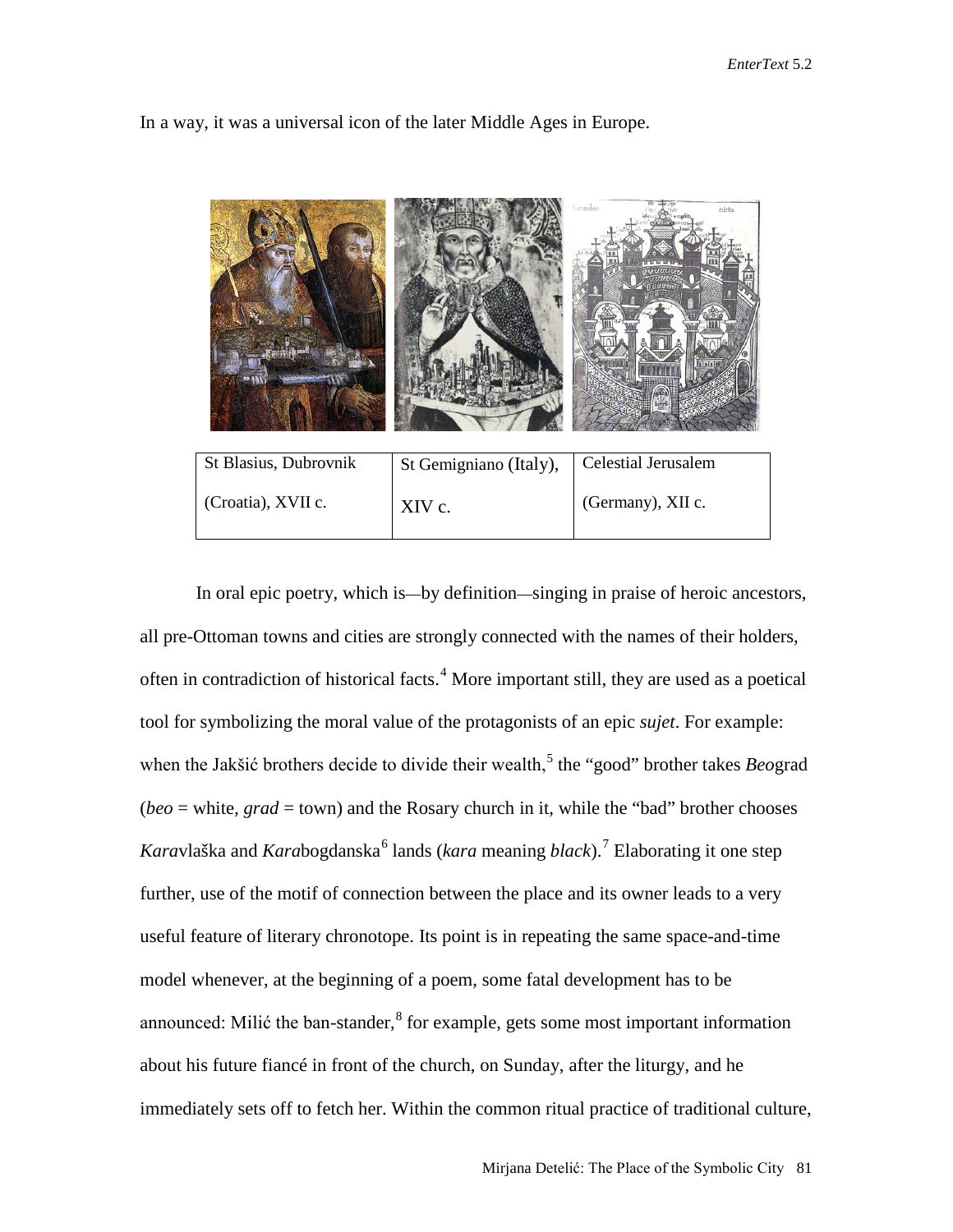this is fatally wrong because some of the most important phases of the wedding proceedings are deliberately omitted. In fact, the *sujet* really is the tragic destiny of Milić and his bride-to-be, and its starting point at the public square  $\rightarrow$  in front of the church  $\rightarrow$ in the middle of the town  $\rightarrow$  on Sunday  $\rightarrow$  after liturgy is one of the most potent epic chronotopes. It is usually used to mark an ominous or symbolic intervention either by God or, older still, the nameless *vis maior*.<sup>[9](#page-11-5)</sup> The same goes for the duke Prijezda<sup>[10](#page-11-6)</sup> who gets his important information in the same way (in the public square in front of the church, on Sunday after liturgy): his town Stalać was being "taken by enemies through the underground tunnels" and he immediately, then and there, decides to lead his knights to the last charge. The poem ends with the death of all the defenders, and with the suicide of both Prijezda and his wife. Examples of the kind are numerous.

It goes without saying that towns are the subject of epic singing even when they do not perform such a crucial role. They are a standard stage for cavalcades of Christian kings, princes and knights, quite a scene for showing off glamorous outfits and weaponry, good and mighty horses, and fair maidens. All these had to stop the very moment the Ottomans came into the limelight.

It is common knowledge that Balkan Turks were a mainly urban population. Spreading from the big cities of the Levant, especially at the beginning of their rule they had no intention of changing any of the indigenous and Byzantine codices referring to the rural way of life and agrarianism. In contrast, the towns were divided into *mahalas* (quarters)—Jewish, Christian, and Moslem—for they were repopulated not according to race or wealth, but according to religion. As merchants with international connections, the Jews were the privileged nation in the Ottoman Empire, and therefore formed a pretty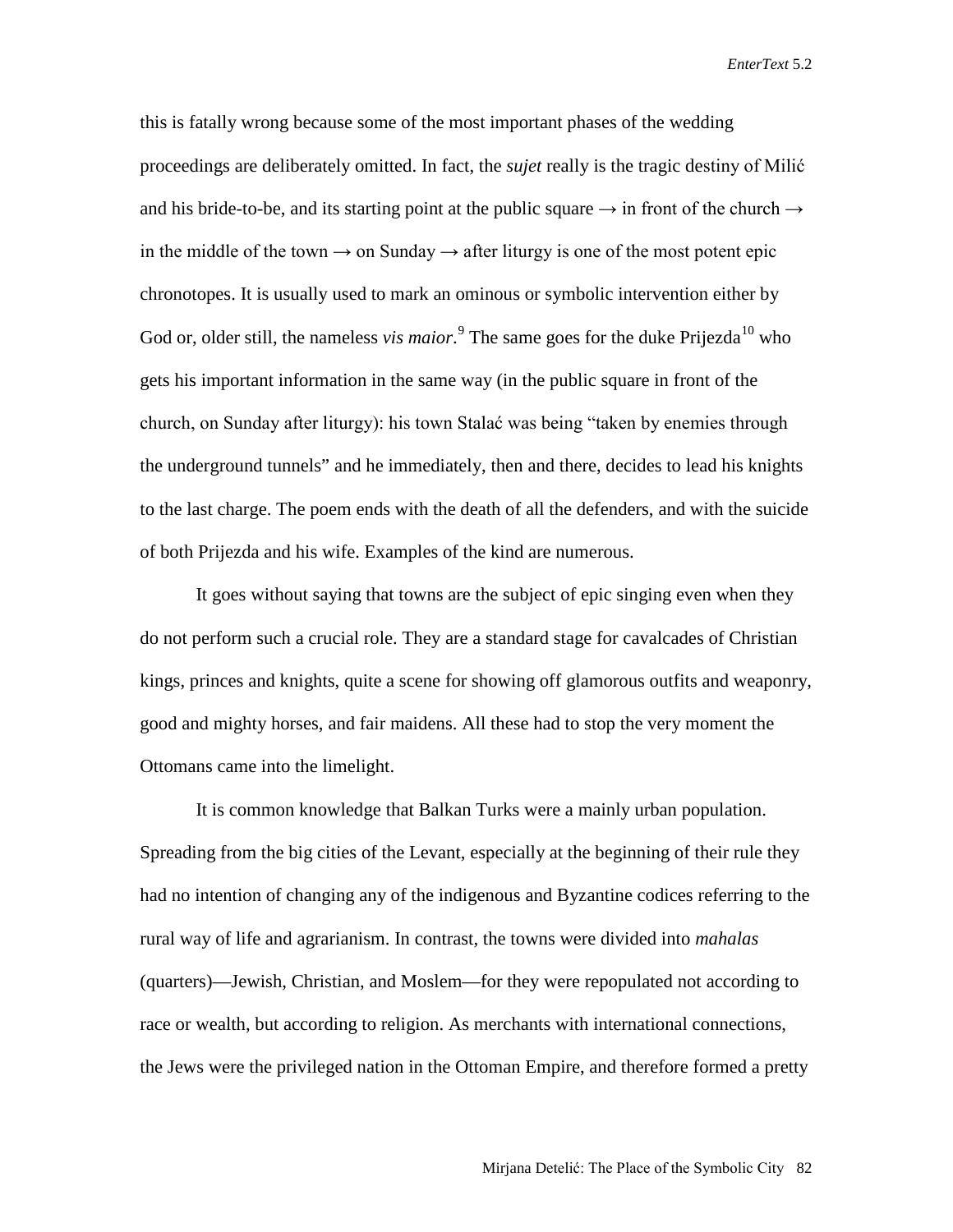dense population in Turkish cities, especially after they were cruelly banished from Spain and Andalusia. Christians were treated differently, depending on their geographical and political position with respect to the centre of Turkish rule, which at the beginning was Bursa, then Edirne, and finally Istanbul (former Constantinople). Generally speaking, the position of *raya* (the Christian population in the Ottoman Empire) was best in Istanbul itself, deteriorating towards the borderline zone. Before the battle of Mohacz (1526), when the best parts of Hungary were conquered and the capital city transferred from Buda to Poszony (present Bratislava), this borderline zone ended first at Smederevo (1459), and then at Beograd (first conquered by Turks in 1521).

Under the new circumstances, less than ten per cent of the Christian population in the territory of the former Yugoslavia was left to live in towns, with restrictions on every aspect of urban life: dressing code (only three colours were allowed for non-Moslems), sacral and secular building (no church was allowed to be equal or higher than any mosque, nor any Christian house to have more than one floor $11$ ), profession (no official could be anything but Moslem), lodging location, etc. The majority of the population, living in villages and farmsteads, gradually came to identify urban people with Turks, transferred their hatred for the oppressors to the place of their dwelling, and made one long-lasting synonym: Turks = citizens (Turci gradjani). This means that they literally made no distinction between their own people living in the cities and the Turks whom they hated, and that in time they were all seen as equal enemies. In addition, poverty, famine, and the brutality of the administration caused—even in the relatively early days of Turkish rule—a specific kind of resistance, wholeheartedly supported by the rural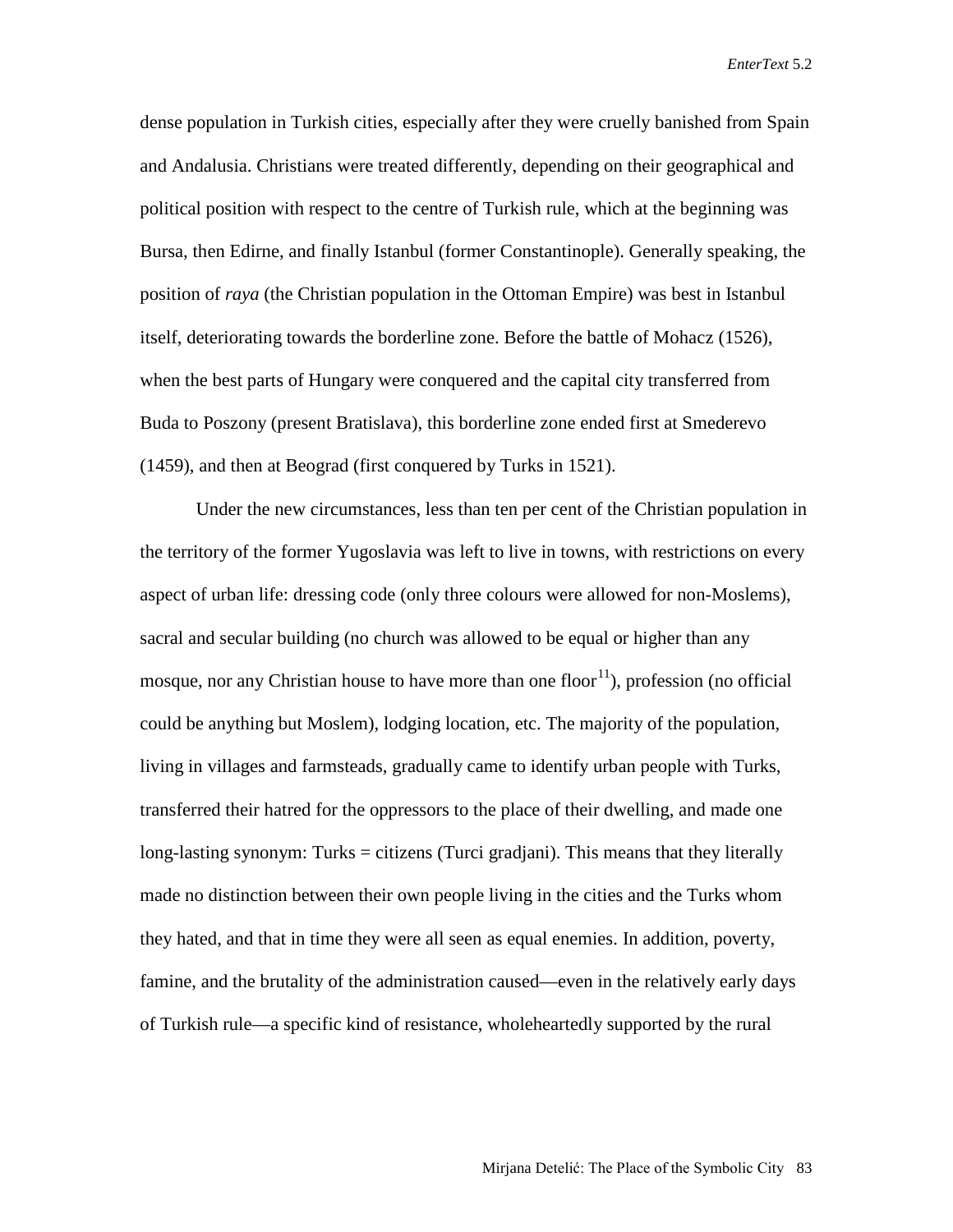population. The members of this movement were peasants organized in military guerilla groups known as *hajduci* (brigands), treated by the authorities as outlaws.

The making of epic poetry, or "singing of the tales"—as Albert Lord first put  $it<sup>12</sup>$  $it<sup>12</sup>$  $it<sup>12</sup>$ —has always been a privilege of rural people. This total change of official ideology and—more than anything else—complete loss of the local gentry in the battle of Kosovo (1389) and during the Turkish campaigns of the XVth century, made *hajduci* the true epic successors of the old regime, no matter how big a paradox this might seem. This was also the basis for dividing the history of towns into old and new, former "ours" and contemporary "theirs," affecting their epic models in the same way. But, while the old model was—as we have already seen—one of circular walls and the church with a cross on it, the new one was not a simple "translation" into Turkish, with the mosque and a crescent to fit the new ruler's religion. The new towns had completely new settings too, more diversified than the old ones (of which almost none was left unchanged by that time). They had coffee houses (which was quite a new thing at that period), bazaars (or *pazari* in local use), public lounges (epic *londža,* coming from the Italian *loggia*), taverns (epic *krčma*), slave markets, and dungeons, all surrounded by protective walls with several gates. This obviously incomplete urban structure was depicted by people who did not live inside it, but came in contact with its parts only as either customers or merchandise.<sup>[13](#page-11-9)</sup> Within a wider historical frame, this was going on in the region from the beginning of the XVIIth century onwards, during the same period that ideas of civic Europe began to develop (as opposed to ideas of the medieval city-state). The best and most condensed expression of what a *rayetin* (singular of *raya*) had to say about cities at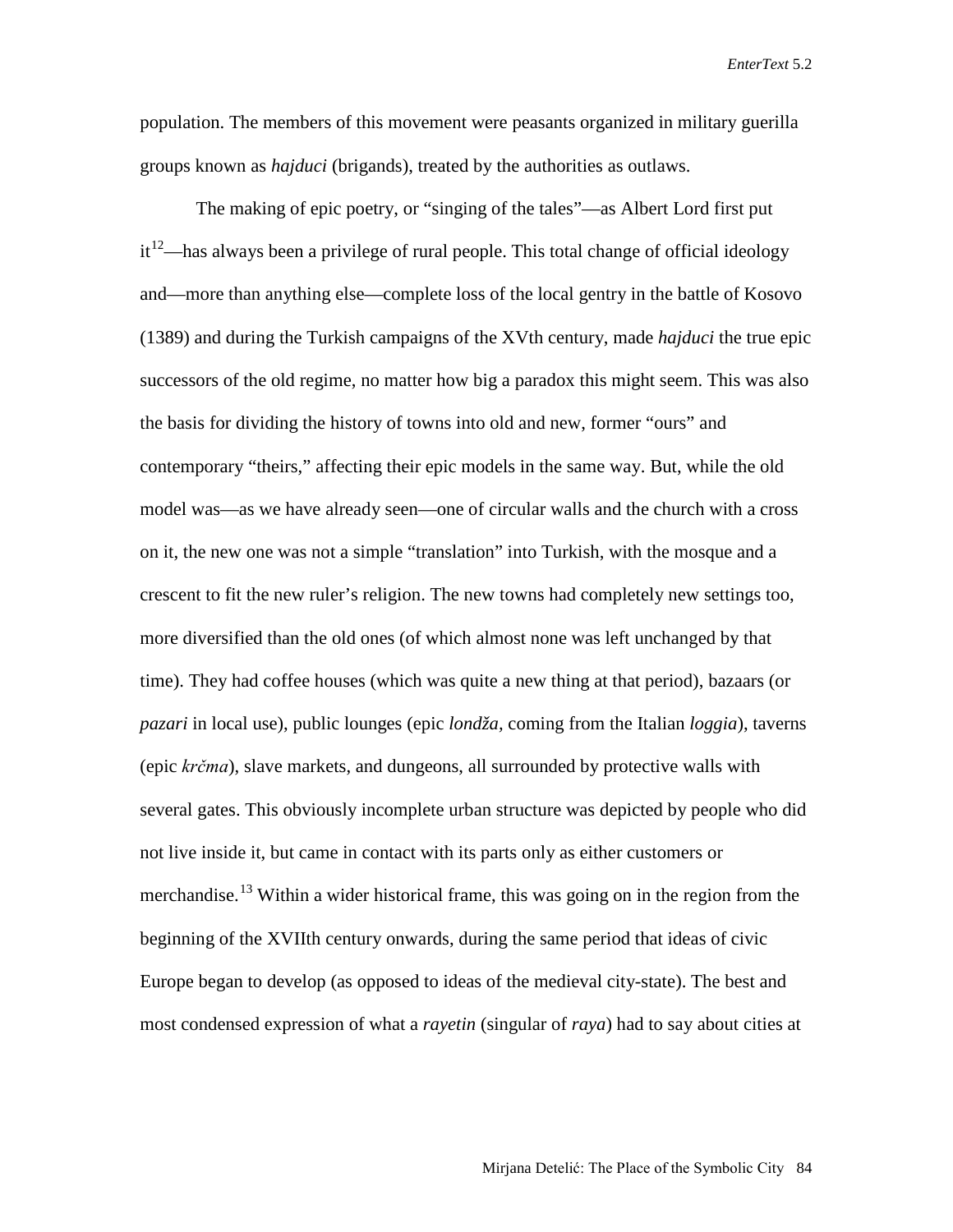that time is remembered in the form of a proverb: *U grad kad možeš, iz grada kad te* 

*puste* ("To the city when you can, from the city when they let you").

So, the new model of epic town had to express all the dramatic tension that political and social changes brought to the people in the region. It chose to fix the brutal force of the newcomers and put it into powerful but crude verses:

| Koliko je od Morave grada                | As far as from Morava town,            |
|------------------------------------------|----------------------------------------|
| Od Morave pa do Bajne Luke,              | From Morava to Bajna Luka,             |
| A odovud do ravna Kosova,                | And from there to Kosovo plain,        |
| Na svakom sam zatvorio vrata             | I shut the gates of each town          |
| I pobio, što j' u gradu bilo.            | And killed whoever lived in the city.  |
| Pobio sam mlade gospodare                | I killed young lords                   |
| I odnio blago nebrojeno.                 | And took their uncountable treasure.   |
| Potuko sam sluge i sluškinje,            | I slaughtered maids and servants too,  |
| Da ne osta ni žijeve /sic!/ glave.       | And left no soul alive.                |
| Glave sam im na kolje natico,            | Their heads I put on poles, $15$       |
| Nuz kapije na bedeme meto.               | The poles on gates in city walls.      |
| Na kapiji glava gospodarska,             | On the main gate the owner's head,     |
| Da se znade, tko j' u gradu bio. $^{14}$ | For everyone to know who had once been |
|                                          | in town.                               |
|                                          |                                        |

This, of course, is a Turk's monologue which, according to chronicles and other historical sources, is neither fantastic nor exaggerated. It was only to be expected that the opposite, Christian side would share the same savage attitude, and this was exactly what really happened, for the answer of a *hajduk* (singular of *hajduci*), threatened with impaling and having his head drying on a pole over the city gate, is this:

| Prod' se jadan, Verizović-Mujo!           | Leave me alone, Verizović-Mujo!             |
|-------------------------------------------|---------------------------------------------|
| Za to se je bedem napravljao              | The very reason walls were built            |
| da se kiti junačkim glavama:              | is to be adorned by heroes' heads:          |
| no da ti je na Stubicu doći               | but if only you could come to Stubica       |
| da ti vidiš, Mujo pobratime,              | to see, my blood brother Mujo,              |
| po glavicam' na srčevo kolje              | the hills around it full of poles           |
| de su turske okapale glave. <sup>16</sup> | on which the Turkish heads are left to dry. |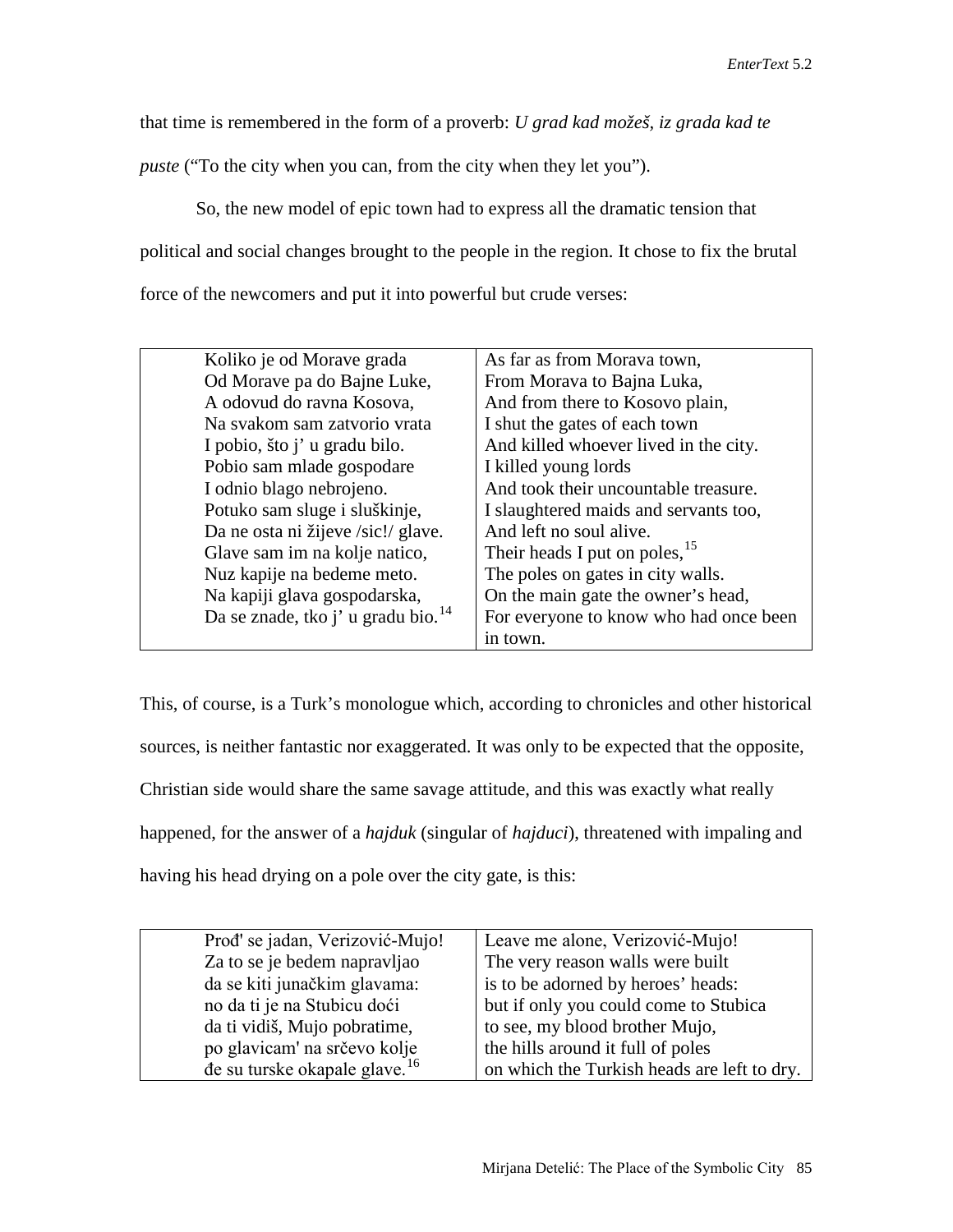So, that was the making of the new model of epic town, which in its finishing phase was reduced to only two symbolic elements: city walls and the enemy's decapitated heads on poles high above the city gates.

This drastic change of symbolic urban imagery was of consequence not only for oral epic tradition, but for the traditional culture and policy of the region in general. When, at the beginning of the XIXth century (1804-1813), the time had come for Christian insurrection at the borders of the Ottoman Empire, what actually happened was the uprising of Serbian peasants, the only successful rebellion of the kind in the history of the New Age.<sup>[17](#page-11-13)</sup> The main goal of those rebels was to conquer as many Turkish cities as possible, and the end finally came in 1876 with the symbolic surrender of the keys to all the cities under Turkish rule (although they had been recaptured by the Serbian forces a long time before).<sup>[18](#page-11-14)</sup> While the battles were still going on, the rebels would never stay in the cities they took from the enemy. They did make them administrative centres of the new rule (Beograd and Kragujevac), but they themselves always returned to the villages where their families were. For the epic generation who fought those battles, cities and towns were too compromised to be easily trusted again. It was obvious from the beginning that the return of the old cities would not mean the return of the old gentry who once owned them; and the very cities were for too long a part of somebody else's history to be simply transformed and adapted to fill the gap of four lost centuries. Thus the epic history of towns ended halfway between urbanism and ruralism.

The generations to come adopted a more European and more dynamic lifestyle, but even then they were not left alone to develop gradually and peacefully: they were interrupted by too many wars—two Balkan wars (1912, 1913), WW I and II (1914-1918,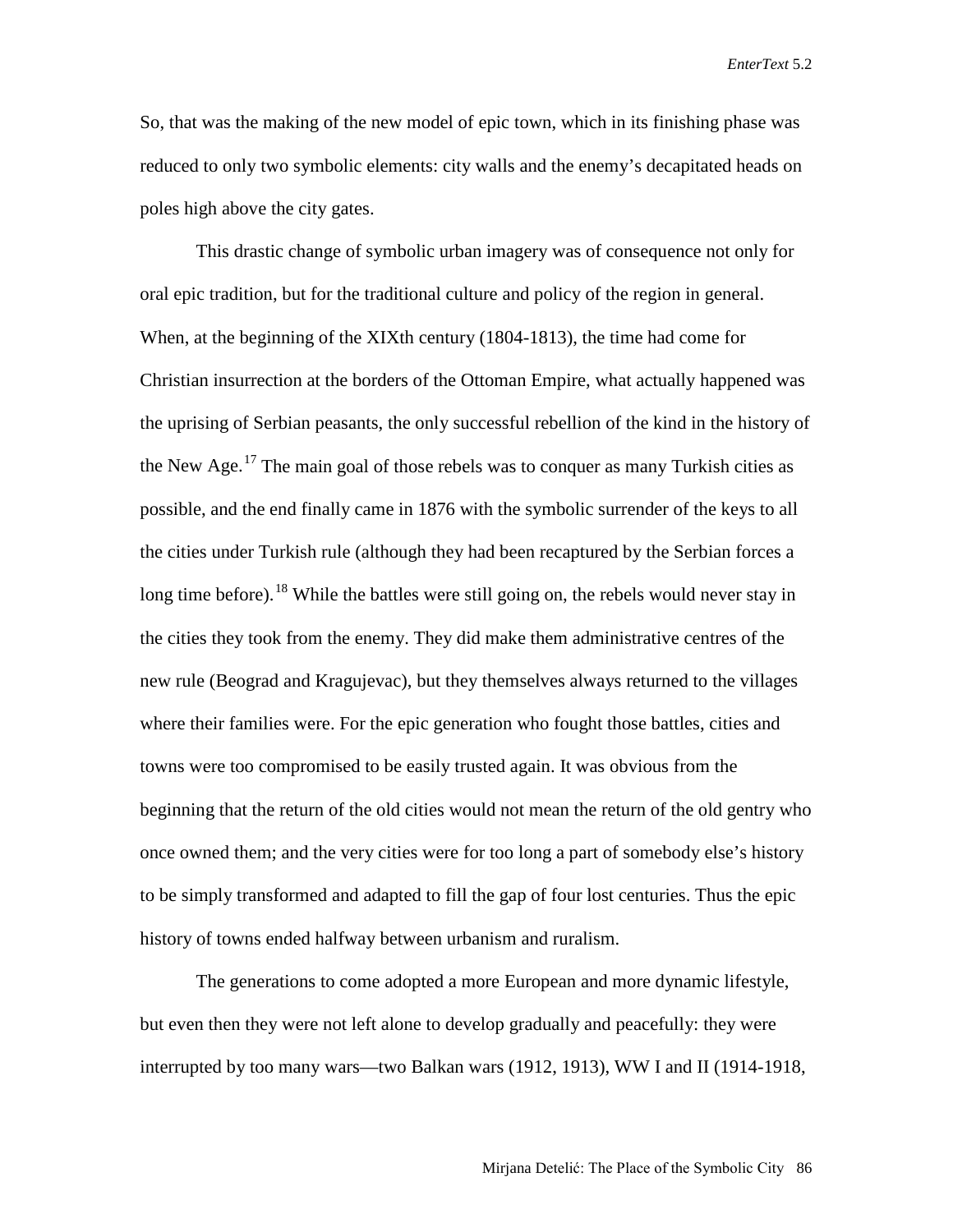1941-1945), and—most recently—civil wars in the former Yugoslavia (1991-1995) and

in Kosovo (1998-2004). The latter were also urbicidal in the long run, although—

metaphorically speaking—no stone was left unturned, as usually happens during civil

enmities. As the spirit and *Weltanschauung* of epic tradition had become history almost

two centuries ago, the roots of the urbicidal intentions of today must be sought elsewhere,

maybe in this mistrust and hatred that have not yet had time and opportunity to heal

properly.

## **BIBLIOGRAPHY**

Note: *EnterText* does not normally use this kind of citation, but since this list contains a number of little known works, not referred to directly in the paper, which readers may find interesting, it has been retained. Endnotes are below. – Ed.

Richard W. Bulliet, *Conversion to Islam in the Medieval Period: An Essay in Quantitative History,* Cambridge, MA: Harvard University Press, 1979.

Amnon Cohen, *Jewish Life under Islam: Jerusalem in the Sixteenth Century*, Harvard UP, 1984. Mark R. Cohen, *Under Crescent and Cross: The Jews in the Middle Ages*, Princeton, NJ: Princeton University Press, 1994.

Edhem Eldem, Daniel Goffman, and Bruce Masters, *The Ottoman City between East and West: Aleppo, Izmir, and Istanbul,* Cambridge: Cambridge University Press, 1999.

Nikita Eliseeff, "Physical lay-out," in R. B. Serjeant, ed., *The Islamic City*, UNESCO, 1980, 90-103. Ashtor Eliyahu, *Levant Trade in the Later Middle Ages*, Princeton UP, 1983.

*Encyclopédie de l'islam,* Nouvelle edition, Paris - Leiden, Tome I-VI, 1954-1991.

Edith Ennen, *The Medieval Town,* Amsterdam: North Holland, 1979*.*

John Miles Folley, *Oral-formulaic Theory*, New York and London: Garland, 1985.

-------------, *Immanent Art: From Structure to Meaning in Traditional Oral Epic*, Bloomington: Indiana University Press, 1991.

-------------, *Traditional Oral Epic: The Odyssey, Beowulf, and the Serbo-Croatian Return Song*, Berkeley: University of California Press, 1990, 1993.

Marlen M. Freidenberg, "Social connections and antagonisms in Dalmatian towns of the XV-XVI centuries," in Nikolai Todorov, ed., *La ville Balkanique XVe-XIXe ss*. (Studia Balcanica 3, 1970), 117-123. Chiara Frugoni, *A Distant City: Images of Urban Experience in the Medieval World*, Princeton UP, 1991. Thomas E. Glick, *Islamic and Christian Spain in the Early Middle Ages*, Princeton UP, 1979.

M. Tayyib Gökbilgin**,** *Alajet Rumelija (Popis sandžaka i gradova na početku vladavine Sulejmana* 

*Veličanstvenog),* Prilozi za orijentalnu filologiju (Sarajevo 16/17, 1970), 308-342.

Ralph S. Hattox, *Coffee and Coffeehouses: The Origins of a Social Beverage in the Medieval Near East*, Washington, DC: University of Washington Press, 1985.

Halil Inalcik, "The foundations of the Ottoman economico-social system in cities" in Nikolai Todorov, ed., *La ville Balkanique XVe-XIXe ss.*, Studia Balcanica (3/1970), 17-24.

*------------, An Economic and Social History of the Ottoman Empire 1300 – 1914*, Cambridge UP, 1994. B. Krekić, *Crime and Violence in the Venetian Levant: A Few XIVth Century Cases*, Зборник радова Византолошког института (16/1975), 123-131.

Geoffrey N.W. Locke (trans.), *The Serbian Epic Ballads: An Anthology*, Belgrade: Nolit, 1997.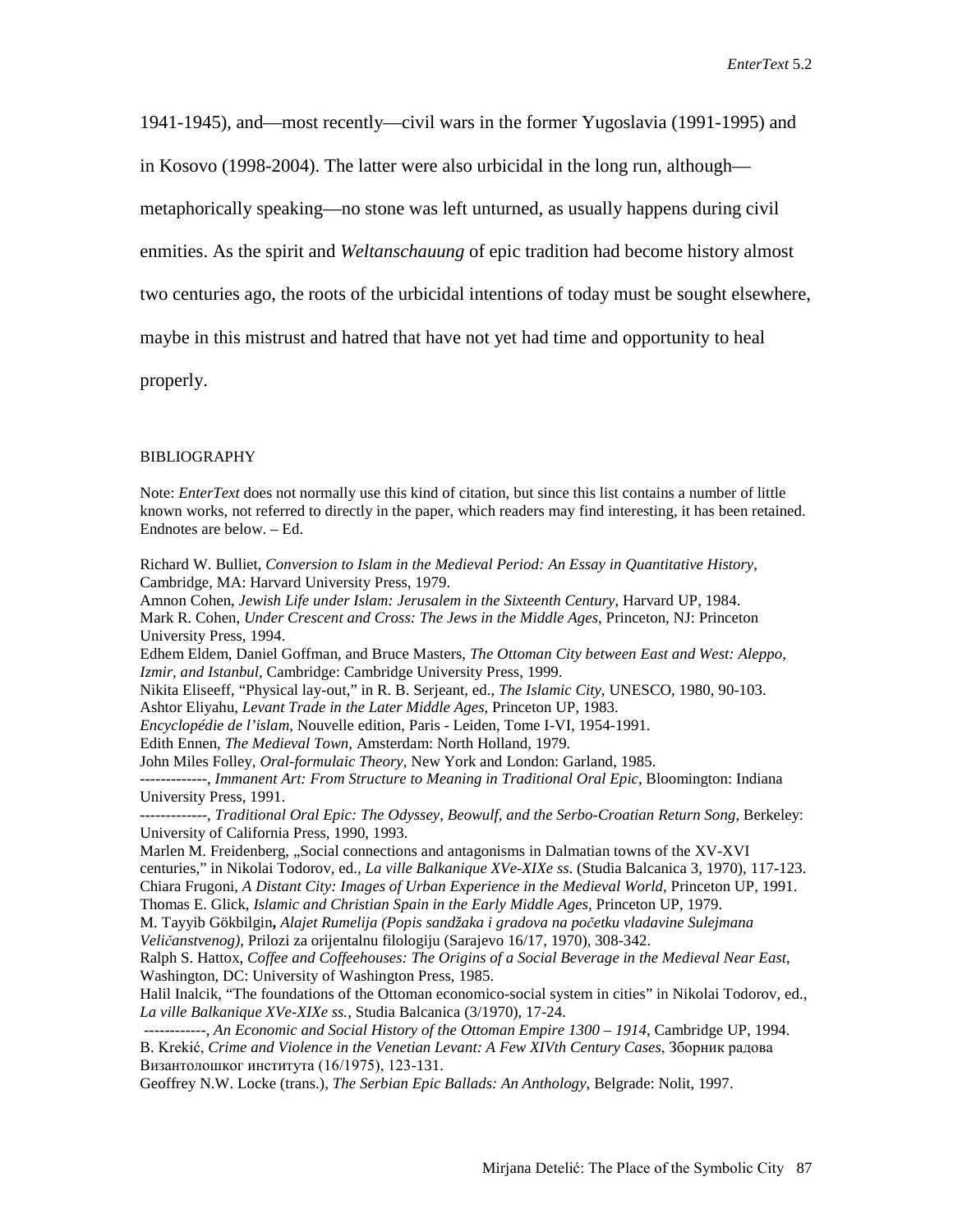Adam Parry, ed., *The Making of Homeric Verse: The Collected Papers of Milman Parry,* Oxford: Clarendon Press. Rpt. New York: Arno Press, 1980.

<span id="page-10-1"></span> $2$  This corpus is formed of the best collections by the most renowned editors of the XIXth century, when the oral tradition was still alive. The references about the collections are the following: *Сабрана дела Вука Караџића*, *Српске народне пјесме*, II-IV, издање о стогодишњици смрти Вука Стефановића Караџића 1864-1964 и двестогодишњици његова рођења 1787-1987, Просвета, Београд 1986-1988; *Српске народне пјесме* 1 - 9, скупио их Вук Стеф. Караџић, државно издање, Београд 1899-1902; *Српске народне пјесме из необјављених рукописа Вука Стеф. Караџића*, II-IV, Српска академија наука и уметности, Одељење језика и књижевности, Београд 1974; Сима Милутиновић Сарајлија, *Пјеванија церногорска и херцеговачка, сабрана Чубром Чојковићем Церногорцем.* Па њим издана истим, у Лајпцигу, 1837; *Hrvatske narodne pjesme*, skupila i izdala Matica hrvatska. Odio prvi. Junačke pjesme, Zagreb 18990-1940.

<span id="page-10-2"></span><sup>3</sup> For example: *U Budimu gradu /čudno čudo kažu* ("In the city of Buda / a wonderful wonder is told"—the initial formula of children's poetry*); ni na nebu, ni na zemlji* ("Neither on earth, nor in the air"—formula for a fortified castle in fairy-tales); *grad gradila bela vila / ni na zemlji ni na nebu* ("A white fairy built a city / neither on earth nor in the air" —initial formula in ritual poetry), etc.

 $<sup>4</sup>$  For example, the famous town of Pirlitor (in the literature mistakenly identified as Periteorion in Greece),</sup> was in fact in Montenegro, and belonged to Count Sandalj Hranić (XIV c.) instead of Duke Momčilo, as the songs would have it. The town of Stalać in Serbia was built in the XIVth century by Duke Lazar Hrebeljanović as the first line of defence for his capital city Kruševac; in songs, though, it is connected with two heroic personages—Count Todor during the last days of Serbian Despotry, and Duke Prijezda in the first days of Turkish rule, both in the XVth century. Mistakes of this kind (and they are not rare) are usually made in songs about medieval, i.e. pre-Ottoman times. When they sing about less distant or even contemporary times, the probability of mistake is practically nil.

<sup>5</sup> Poem no. 98 in Vuk Karadžić's collection, vol. II (*Пјесме јуначке најстарије*, књига друга 1845, Београд 1988).

<sup>6</sup> Karavlaška and Karabogdanska are, in fact, counties, parts of today's Romania: Valachia and Transylvania.

 $7$  The best analysis of this motif is in Hatidža Krnjević, Обредни предмет – "молитвена чаша" у песми ''Диоба Јакшића'' (Ceremonial object – "the ritual cup" in the song "Dioba Jakšića"), *Српска фантастика* (Serbian Literary Fantasy), SASA, Belgrade 1989, 207-221.

David Nicholas, *The Growth of the Medieval City: from Late Antiquity to the Early Fourteenth Century*, London and New York: Longman, 1997.

Burcu Özgüven, The Palanka: A Characteristic Building of the Ottoman Fortification Network in Hungary, EJOS, IV, 2001, 34, 1-12.

Arzu Öztürkmen, "From Constantinople to Istanbul: Two Sources on the Historical Folklore of a City," *Asian Folklore Studies* 61, 2002, 271-294.

R. B. Serjeant, ed., *The Islamic City*, Selected papers from the colloquium held at the Middle East Centre, Faculty of Oriental Studies, Cambridge, UK, from 19 to 23 July 1976, UNESCO 1980.

Traian Stoianovich, "Model and Mirror of the Premodern Balkan City," *La ville Balcanique XVe-XIXe ss.,*  Studia Balcanica (3/1970), 83 – 110.

Montgomery W. Watt, *The Influence of Islam on Medieval Europe*, Edinburgh: Edinburgh University Press, 1994.

<span id="page-10-0"></span><sup>&</sup>lt;sup>1</sup> Today, this covers three independent countries: Serbia and Montenegro, Croatia, and Bosnia and Hercegovina, each of which claims to have a language of its own. Nevertheless, during the time these oral epic songs were being collected (XVIIIth and XIXth centuries), the language of the epics was considered one and the same, and even more so at the time when the songs were actually composed.